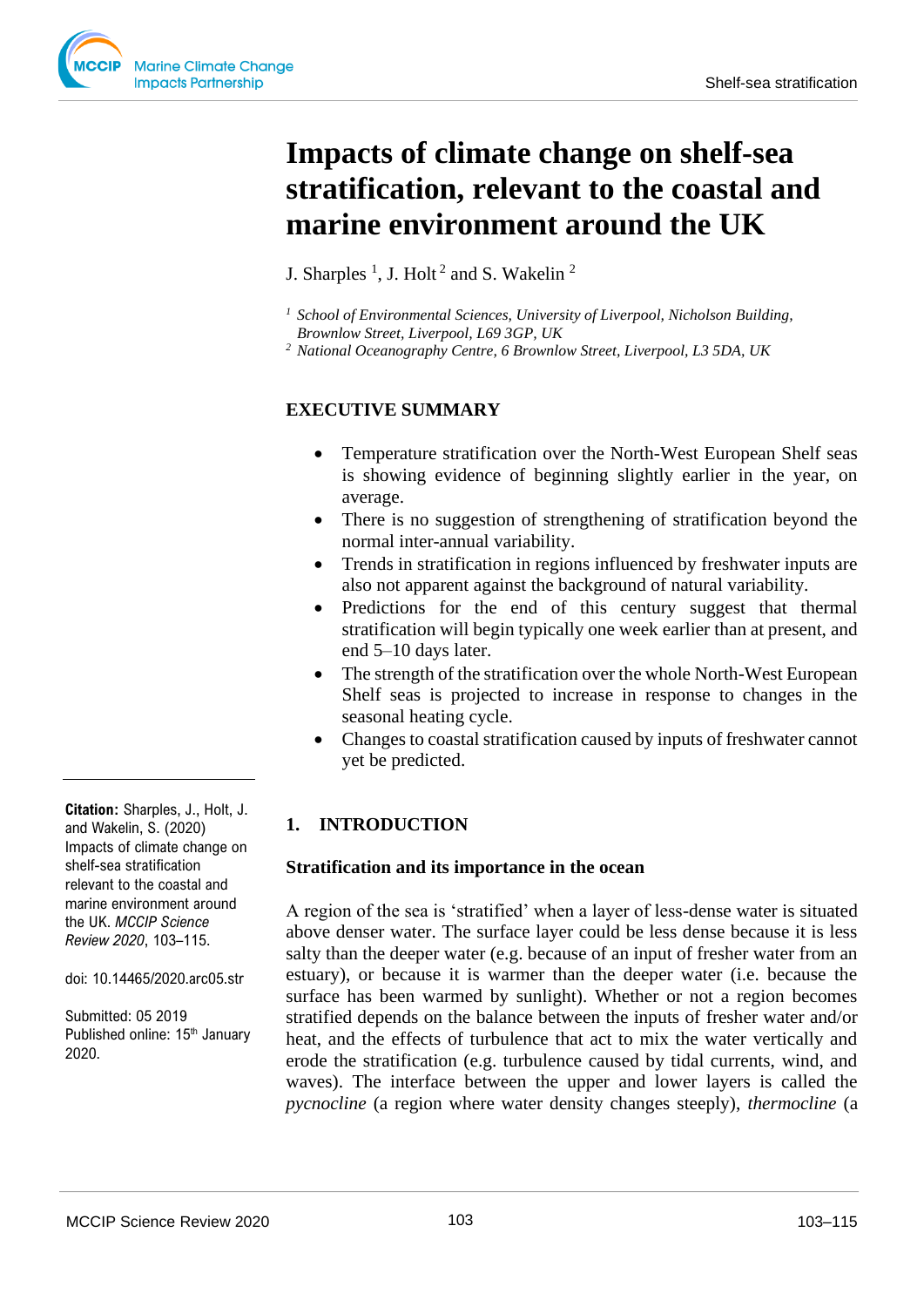

region of rapidly changing temperature), or *halocline* (a region of sharply changing salt concentration).

Stratification is a key control on shelf-sea marine ecosystems. The interface between the surface and deeper layers acts as an efficient barrier to the vertical mixing and exchange of water. Any dissolved substance (e.g. nutrients, oxygen) or passive particles (e.g. phytoplankton, sediments) in the water will be affected by this reduced capacity for transfer between the surface and deeper waters. Stronger stratification has a correspondingly greater effect on inhibiting vertical exchange.

#### **Seasonal temperature stratification**

Over much of the UK shelf seas, away from river sources of freshwater, control of stratification largely resides with the strength of the surface heating by the Sun (an effect which is strongly seasonal) and the strength of the tides in driving mixing. Strong tides, and/or shallow water, leads to vertically mixed conditions being maintained all year. Weaker tides, and/or deeper water, lead to a reduction in the strength of mixing, so that heating is able to warm the surface water and generate stratification. These processes lead to a partitioning of shelf seas into regions that are permanently mixed and regions that stratify in spring and summer (Figure 1; Simpson and Sharples, 2012). The boundaries between these mixed and stratified regions cause much of the average flows within the shelf seas during the summer months (Hill *et al.*, 2008).



*Figure 1: Sea-surface temperatures in summer around the UK and Ireland, measured by satellite (data courtesy NEODAAS). Warmer surface waters generally indicate areas that stratify in summer, colder waters are regions that stay vertically mixed all year. The 'S' and 'M' indicate stratified and mixed areas respectively.*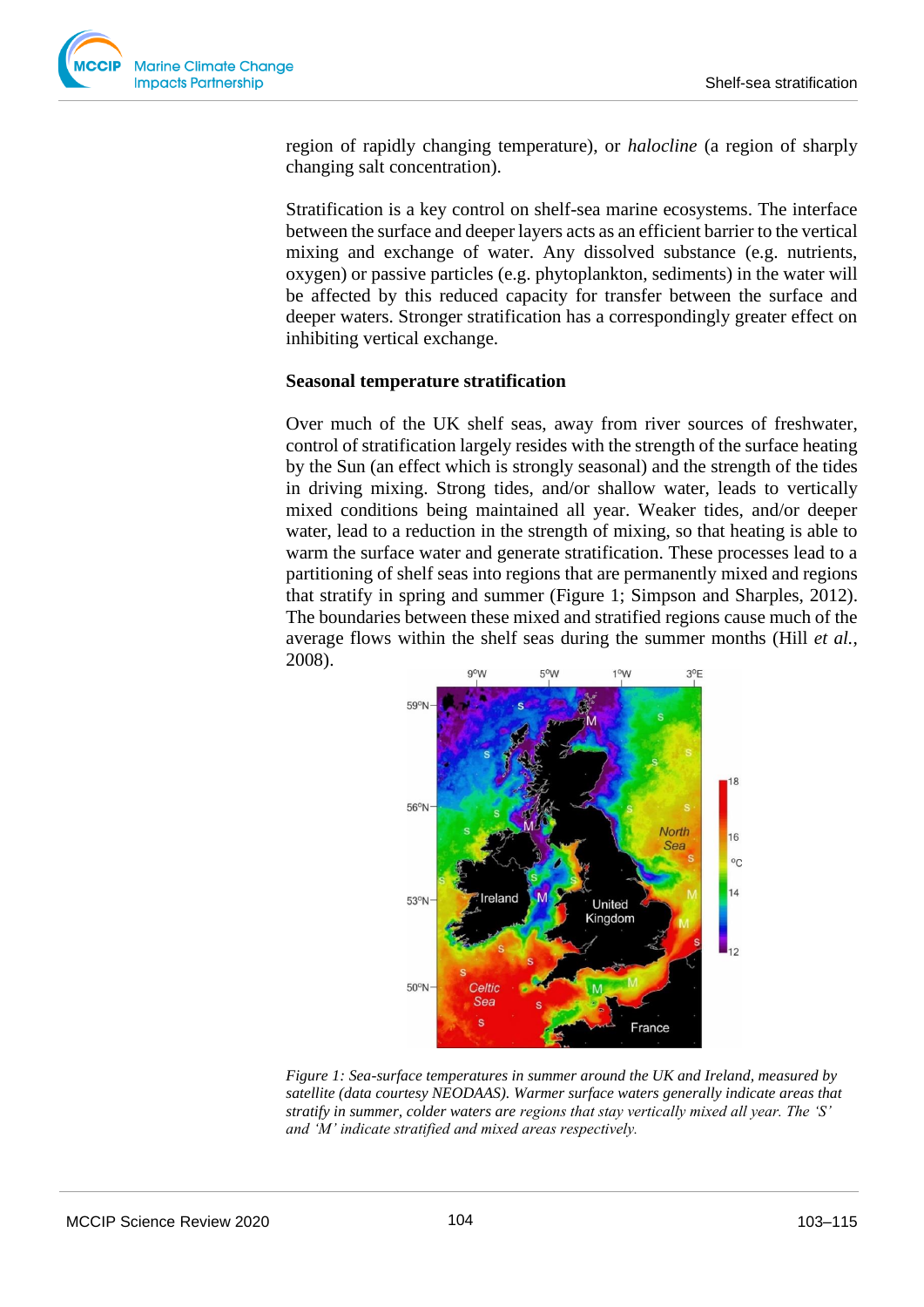

The annual development of this shelf-sea stratification is a fundamental control on biological growth in shelf seas. When stratification begins in spring, the phytoplankton (single-celled aquatic plants) trapped in the upper, well-lit waters grow rapidly in the 'spring bloom'. This bloom is a short-lived feature, as the phytoplankton rapidly consume the available nutrients in the surface water. Some marine organisms time their breeding cycles to correspond to this sudden arrival of phytoplankton; overall the spring bloom is a key event in the supply of food into the base of marine food chains. The timing of spring stratification is controlled by the competition between the solar heating and the tides (Simpson and Bowers, 1984), with a smaller, but still important, contribution from mixing caused by winds (e.g. stratification and the bloom tend to be delayed in windier springs). A changing climate, both in terms of warming and shifts in wind patterns, is likely to alter the timing of spring stratification and as a key physical control on the formation of the spring bloom the timing of stratification will be important for bloom timing. However, modification of the available light (e.g. via clouds and/or changes in ambient sunlight associated with the date of stratification) could also provide additional constraints on phytoplankton growth.

During summer in the stratified regions there is little biological growth in the surface water, as the stratification prevents the re-supply of deeper nutrients. Phytoplankton growth continues at the base of the surface layer, seen as a layer of chlorophyll in the thermocline, in response to weak sunlight and a leakage of nutrients upward from the deeper water. Growth rates are slow, but added up over the whole summer the total amount of growth is similar to that in the spring bloom (Fernand *et al*., 2013; Hickman *et al.*, 2012; Richardson *et al.*, 2000). The primary production within the thermocline is also thought to 'pulse' with the changes in tidal currents over the spring-neap tidal cycle (Sharples, 2008). Short-duration gales or storms can briefly weaken the stratification, driving new nutrients into the thermocline which can cause significant extra primary production (Williams *et al.*, 2013).

Stratification and the primary biological production associated with it are vitally important components of the ocean system that support marine animals. The timing of the stratification and the spring bloom is thought to be important for the success of many marine animals that need to time their own reproduction with the new supply of food to the system (e.g. Platt *et al.*, 2003). The timing and strength of stratification has been implicated in the breeding success of seabirds (Carroll *et al.*, 2015; Scott *et al.*, 2006). The boundaries between the mixed and stratified regions are also important regions for biological growth and the distribution of marine animals that depend on the plankton for their food (Cox *et al.*, 2018).

The organic material generated by the phytoplankton of the spring bloom, and later in the layer inside the thermocline, slowly sinks into the deeper water during the summer. Here bacterial action recycles the organic material back to inorganic carbon and nutrients. This recycling removes oxygen from the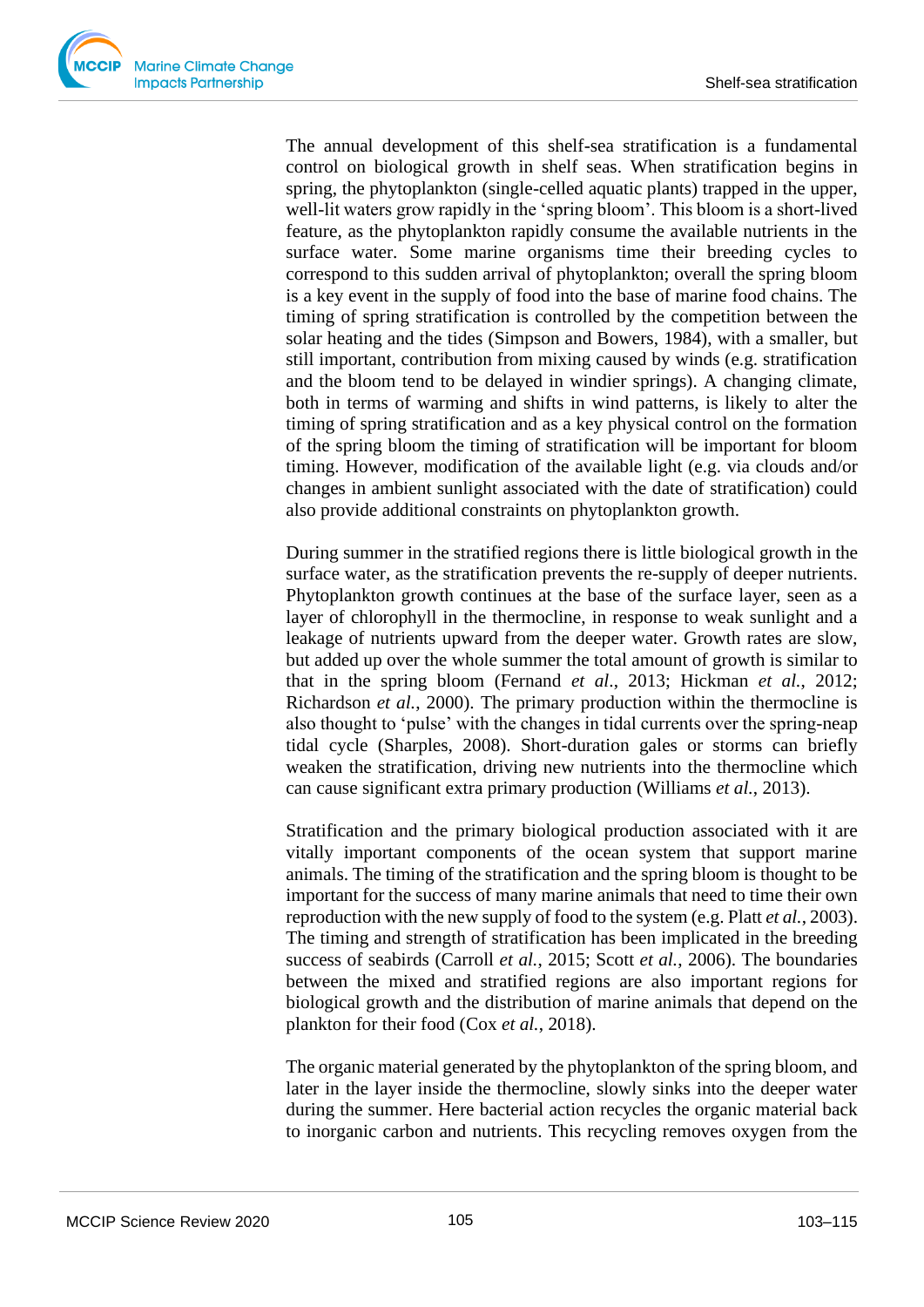bottom waters. The stratification prevents replenishment of this oxygen from the surface layer (and the atmosphere), and it is frequently observed that bottom-water oxygen concentrations gradually decrease through the summer until winter remixing of the entire water column allows replenishment of the oxygen deficit from the atmosphere. An important aspect of this is the total length of time that the water remains stratified (e.g. Greenwood *et al*., 2010). A longer stratified period will result in lower bottom water oxygen concentrations because of the extra time that the bottom water is kept isolated from the surface water and atmosphere by the stratification. The details and implications of reduced oxygen in shelf seas are discussed in the accompanying MCCIP Report Card on dissolved oxygen concentrations (Mahaffey *et al*., 2020).

## **Stratification caused by river/estuary outflows to the coast**

Close to the coast, the strength of the tidal currents around much of the UK generates sufficient mixing to prevent stratification that would otherwise form due to the inputs of estuarine (low salt) water. Instead coastal waters tend to be vertically well-mixed, but with salt content gradually increasing offshore away from the estuaries. Two notable exceptions to this are the eastern Irish Sea (Liverpool Bay, influenced by the estuaries of the Dee, Mersey, Ribble, Wyre and Lune (Sharples and Simpson, 1995) and the Southern North Sea (influenced by the Rhine; Simpson *et al.*, 1993), where a fresher surface layer can form during weaker tidal flows (neap tides) but is then eroded when the tidal currents increase (spring tides). The development of stratification in these coastal areas can be associated with an increase in the transport rates of estuarine water and its constituents (sediments, nutrients, anthropogenic contaminants) away from the coast at the sea surface, but at the same time increased onshore transports of material in the bottom waters. Coastal stratification is also implicated in harmful algal blooms (Davidson *et al.*, 2014), and the development of reduced oxygen in the bottom waters (Greenwood *et al.*, 2010). As stratification by fresher water at the coast is dependent on the balance between the rate of supply of the estuarine water and the strength of the mixing processes, changes in the climate (i.e. changes in winds and rainfall) will modify this balance.

## **2. WHAT IS ALREADY HAPPENING**

## **Changes in the timing of stratification**

In regions away from the coast that experience thermal stratification, there is some evidence of a recent trend to earlier stratification. In a model-based study Young and Holt (2007) have indicated earlier stratification by about 5– 8 days in the western Irish Sea between 1960 and 1999, with much of the trend to earlier dates occurring through the mid-1980s and 1990s. A similar trend has been reported for the north-western North Sea, in an analysis over the period 1974–2003 (Sharples *et al.*, 2006), again with the trend to earlier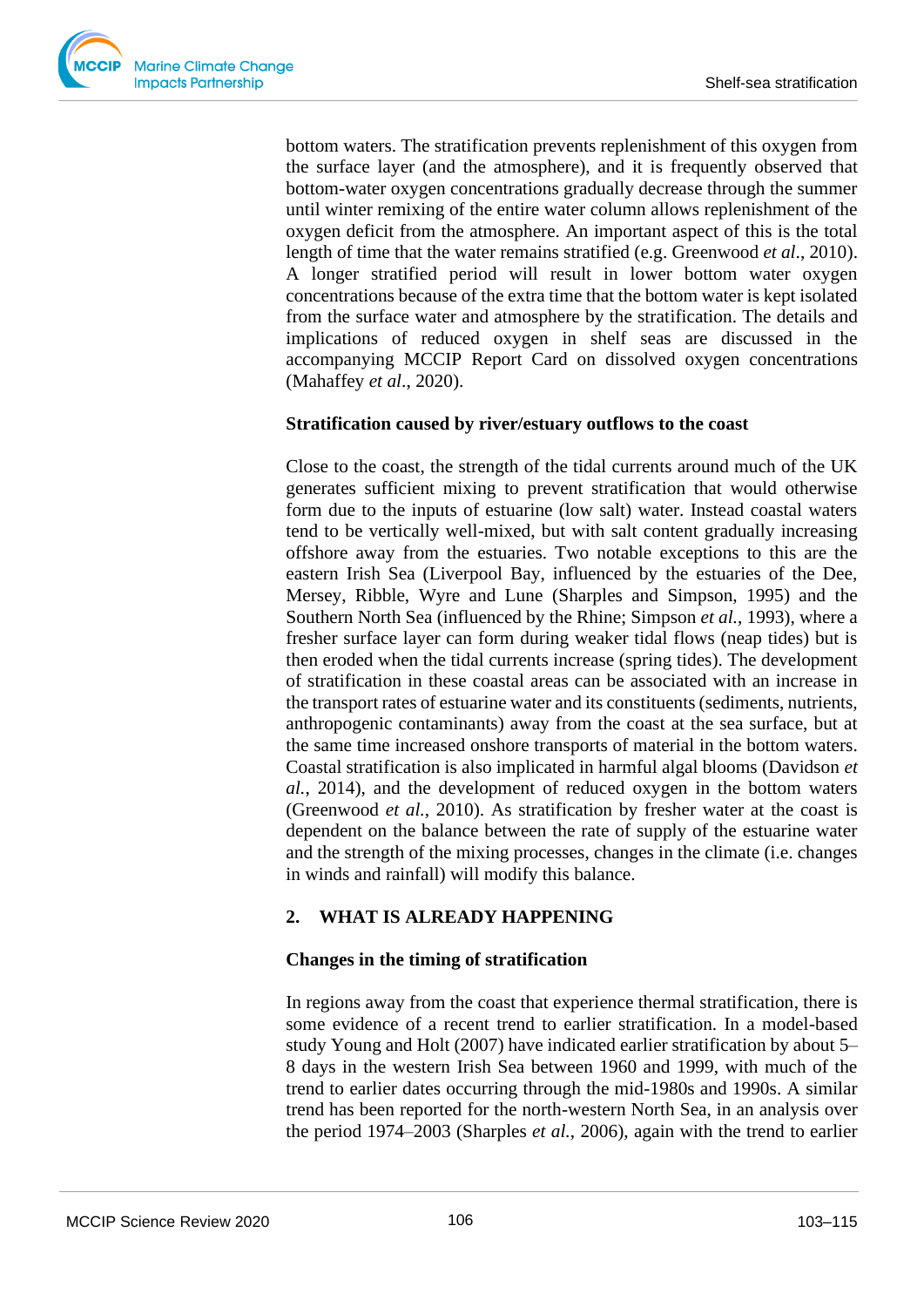dates occuring only from the late 1980s at an average rate of about 0.5 days earlier per year. These trends are weak, and there is currently no reliable indication that they are sustained. Note that typical natural inter-annual variability in the timing of stratification in the North Sea was found to be about  $\pm 7$  days (1 standard deviation about the mean) (Sharples *et al.*, 2006). Trends in the timing of stratification in regions influenced by freshwater inputs are so far not seen, largely because the natural variability in the rate of supply of fresh water combined with cycles in mixing caused by the tides (e.g. the spring-neap tidal cycle) dominate the variability.

#### **Changes in the strength of stratification**

Numerical modelling in the north-western North Sea (1973–2003) indicates marked inter-annual variability in the strength of thermal stratification with a periodicity of about 7–8 years (Sharples *et al.*, 2006). There were no clear trends in the observed strength of the thermal stratification that could be separated from the inter-annual variability within the time period 1974–2003. However, in the western Irish Sea there is some suggestion of stronger stratification in the mid-1990s compared to the early 1980s (Young and Holt, 2007), though a 15-year period is too short a timescale to link this change to a climate warming mechanism. For the strength of stratification within regions influenced by freshwater; increased rainfall particularly in the summer, as in 2007–2009, does influence the strength of coastal stratification, but the evidence available does not indicate any clear trend visible against the background of strong inter-annual variability.

## **3. WHAT COULD HAPPEN IN THE FUTURE?**

The first estimates of likely future changes in stratification were produced under UK Climate Projections 2009 (UKCP09, Lowe *et al*., 2009). Using weather scenarios provided by the UK Met Office, projections of the state of the UK coastal and shelf seas have been predicted for 2070–2098 and compared with the mean for the period 1961–1990. Further estimates were obtained from a 1980–2099 model simulation for the Regional Ocean Acidification Modelling (ROAM) project, part of the UK Ocean Acidification (UKOA) programme (Holt *et al*., 2018).

#### **Changes in the timing of stratification**

There is a broad projection across the North-West European Shelf seas of the onset of spring stratification occurring about one week earlier by the end of the century (Figure 2a). Similarly, there is a broad suggestion of the timing of the seasonal breakdown of stratification occurring typically 5–10 days later than at present (Figure 2b). In both cases, the dominant control is the increase in air temperature, which aids stratification. There is uncertainty in how changes in winds might affect stratification timing. There is an overall weak trend over the past 30 years of stronger average winds in the North Atlantic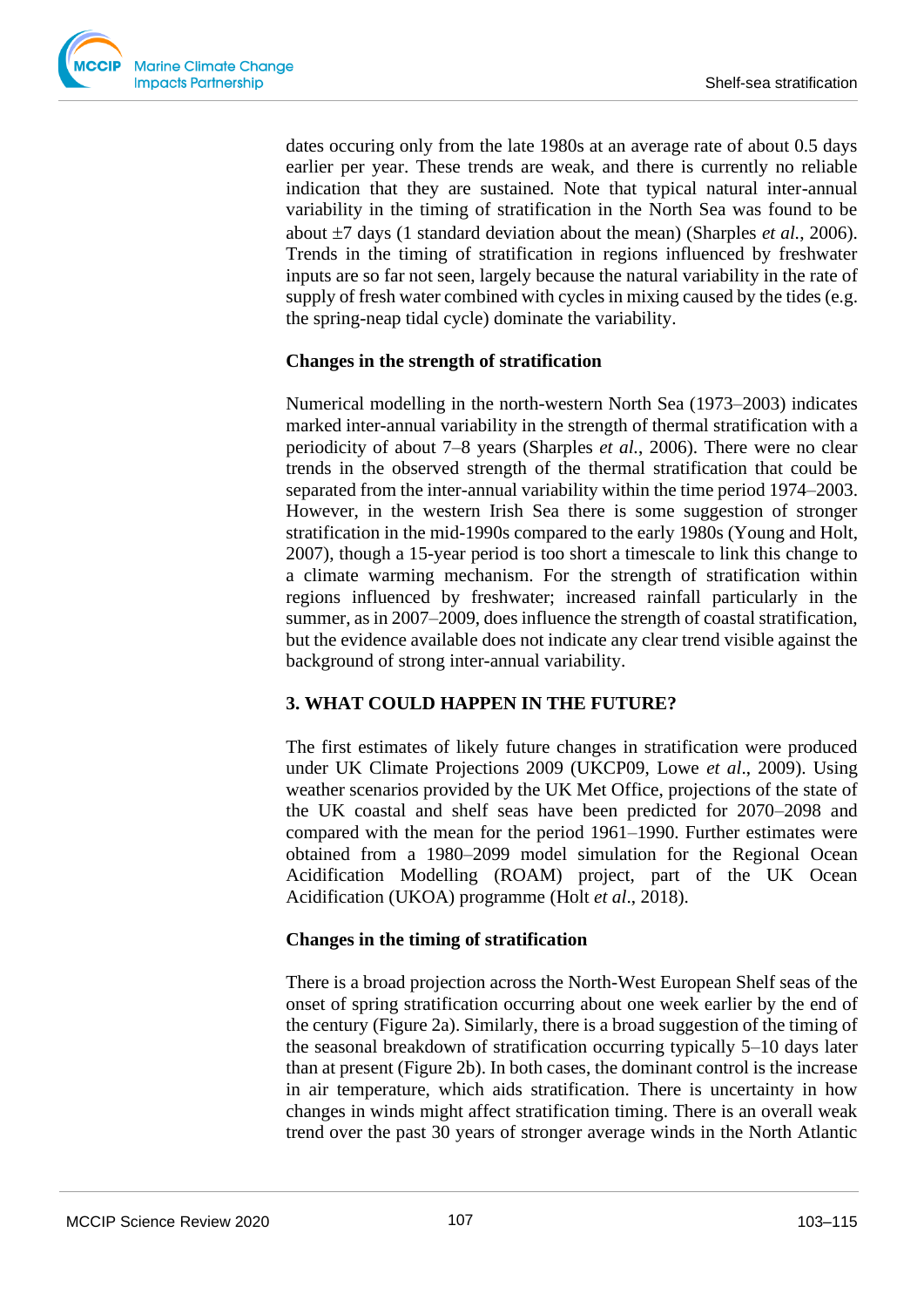(Young and Ribal, 2019), consistent with what would be expected in a world with warmer sea surface, though the length of that time–series is not viewed as sufficient to determine reliably whether the link is to a warming climate. Stronger wind events in spring could feasibly counter earlier stratification, but there are considerable uncertainties in how storm strength, frequency and tracks might alter in a warmer climate. The present best model predictions suggest that the net impact is for the length of the stratified part of the year to increase by about 10–15 days (Figure 2c), with later timing of winter remixing having a bigger influence that earlier dates for the onset of spring stratification. Long-term predictions are thought to be fairly robust as long as the dominant balance is between heating of the sea surface and tidal mixing. In shallower water, and closer to the coasts, meteorological and river-flow forcing become more important. Long-term regional predictions of wind and rainfall patterns are not yet well developed. For instance, changes in rainfall may alter the balance of stratification and mixing outside the estuaries, but predictive capability of climate-induced changes in rainfall patterns is as yet too weak to allow any reasonable assessment. There are also challenges in any modelling of freshwater-driven stratification. This is inherently more difficult to simulate correctly compared to stratification by heating because of the localised nature of the sources of freshwater and the need to model horizontal dispersion and mixing away from those sources accurately.



*Figure 2: Comparison between present-day (1961–1990) and future (2070–2098) timing of stratification. The future prediction was based on a 'business as usual' climate projection (scenario SRES A1B). (a) Change in timing (days) of the onset of seasonal stratification. (b) Change in timing (days) of the autumn/winter breakdown of stratification., (c) Change in the total number of days of stratification during one year. (From Holt* et al*., 2010.)*

#### **Changes in the strength of the stratification**

Again, reliable predictions of changes are limited to regions where the balance resides mainly with surface heating and mixing by tides. Model projections suggest that the entire North-West European Shelf seas become more strongly stratified (Figure 3). This is a result of changes in the seasonal heating cycle. The strength of stratification is here quantified in terms of the Potential Energy Anomaly (PEA), which is a useful measure of the amount of mechanical mixing energy required to completely mix a stratified water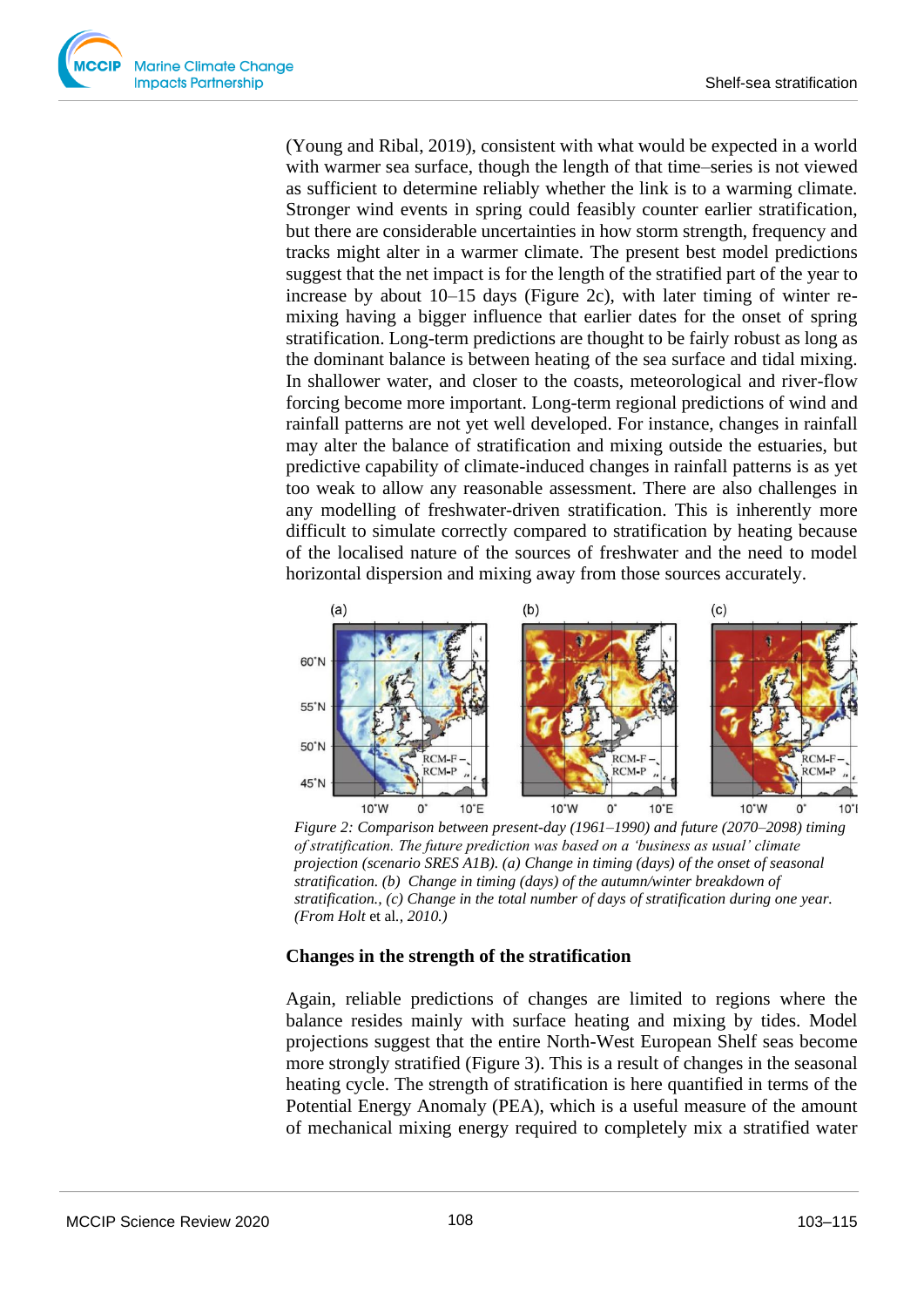

column. Over the shelf seas this prediction is for an increase in the potential energy anomaly of typically about  $5 \text{ J m}^{-3}$ , compared to values currently of about 30 J  $m^{-3}$ . This additional stratification can be understood perhaps by considering that removing 5 J m<sup>-3</sup> would require an increase in average winds over three months of about  $4.5 \text{ m s}^{-1}$  (9 knots).

Note that the criterion for stratification used in Figure 2 is for a surface-depth temperature difference of >0.5 °C (equivalent to a PEA of about 8 J m<sup>-3</sup>) sustained for longer than 10 days. This results in the central Irish Sea appearing stratified in the future (in particular see Figures 2c and 3b); this stratification is very weak but can persist for several weeks, though it does not occur every year. There is a marked change in the projection for the strength of stratification in the open ocean, where much larger increases in stratification result from changes in open ocean salinities rather than surface heating. Closer to the coast where freshwater from the estuaries plays a role in determining stratification, knowledge of future rainfall trends is insufficient to allow useful assessments.



*Figure 3: Present day and predicted strength of stratification. The unit used to measure stratification is 'Potential Energy Anomaly' (PEA) which is equivalent to the amount of energy required to completely mix the water column. (a) Present-day average strength of stratification. Note that the blue areas (zero PEA) are the regions with strong tidal flows that do not stratify (see also Figure 1). (b) Predicted change in stratification towards the end of the century. (Wakelin* et al*., in prep.). Future projections are based on the high greenhouse gas emissions scenario RCP8.5.*

## **Detailed changes at selected locations**

Further climate-driven trends are also apparent when considering the moredetailed behaviour at representative points across the North-West European Shelf (Figure 4). The three seasonally stratifying regions (Central Celtic Sea, Malin Shelf and Northern North Sea) show the typical behaviour of thermal stratification, with surface waters warming relative to near-bed waters from early April, and re-mixing of the water column occurring in early or mid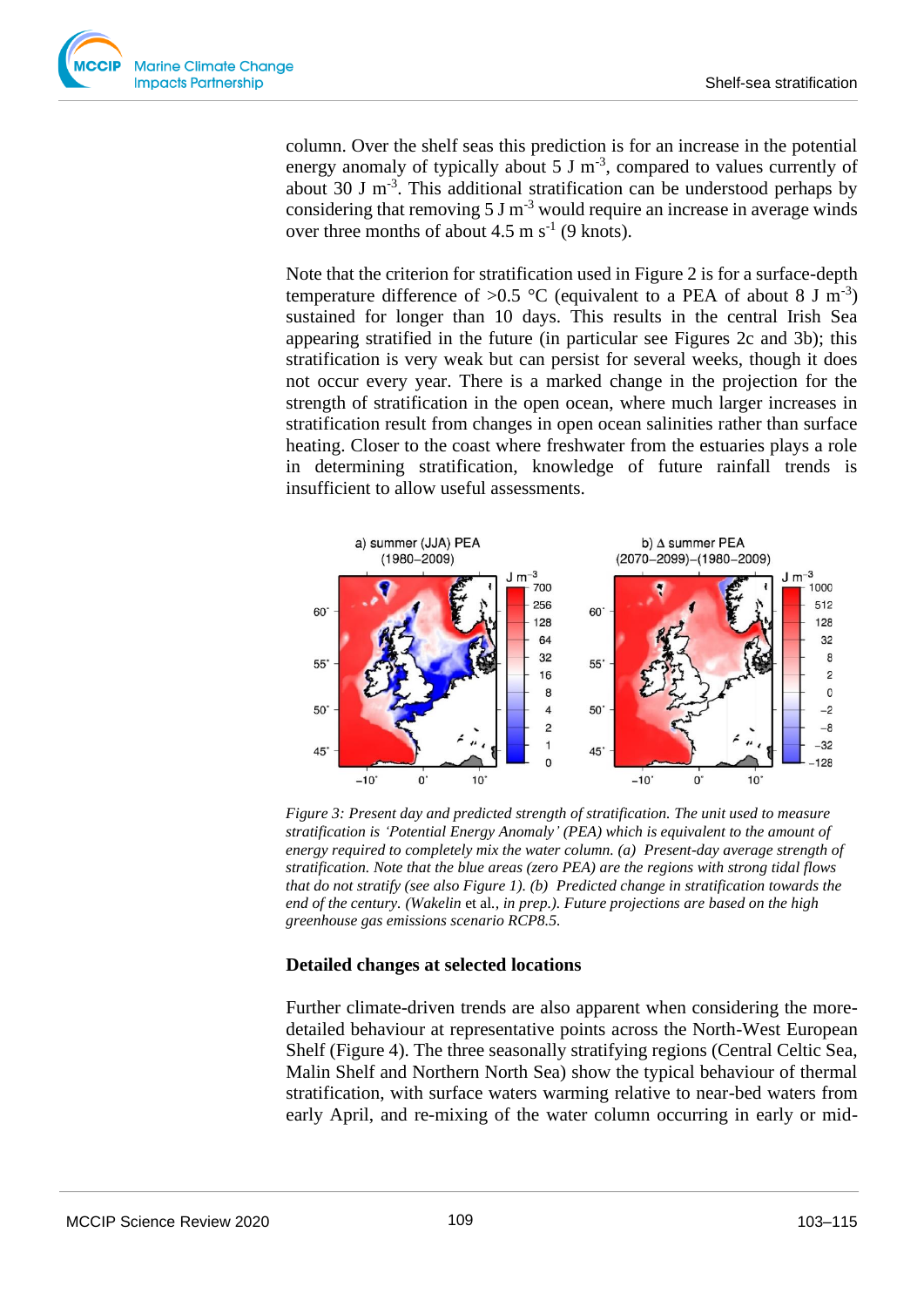December. The future predictions of earlier April stratification, and particularly of the winter re-mixing are also clear (Figure 4, compare left and right panels).



*Figure 4: Examples of changes in stratification at four sites on the NW European shelf: northern North Sea (NNS), Malin shelf (MS), central North Sea (CNS) and central Celtic Sea (CCS). The map illustrates the sites positions; the plots show the annual changes in temperature and the potential energy anomaly, with the left column for the present day (average for 1980–2009), and the right column for the end of this century (average for 2070–2099, based on scenario RCP8.5).*

Three other aspects of climate-driven changes are highlighted in Figure 4:

(1) There is clear overall warming at all locations, with summer surface temperatures typically warmer by about  $4^{\circ}$ C (though nearly  $6^{\circ}$ C in the central Celtic Sea). This is also true for the central North Sea which, while remaining vertically mixed throughout the year in both present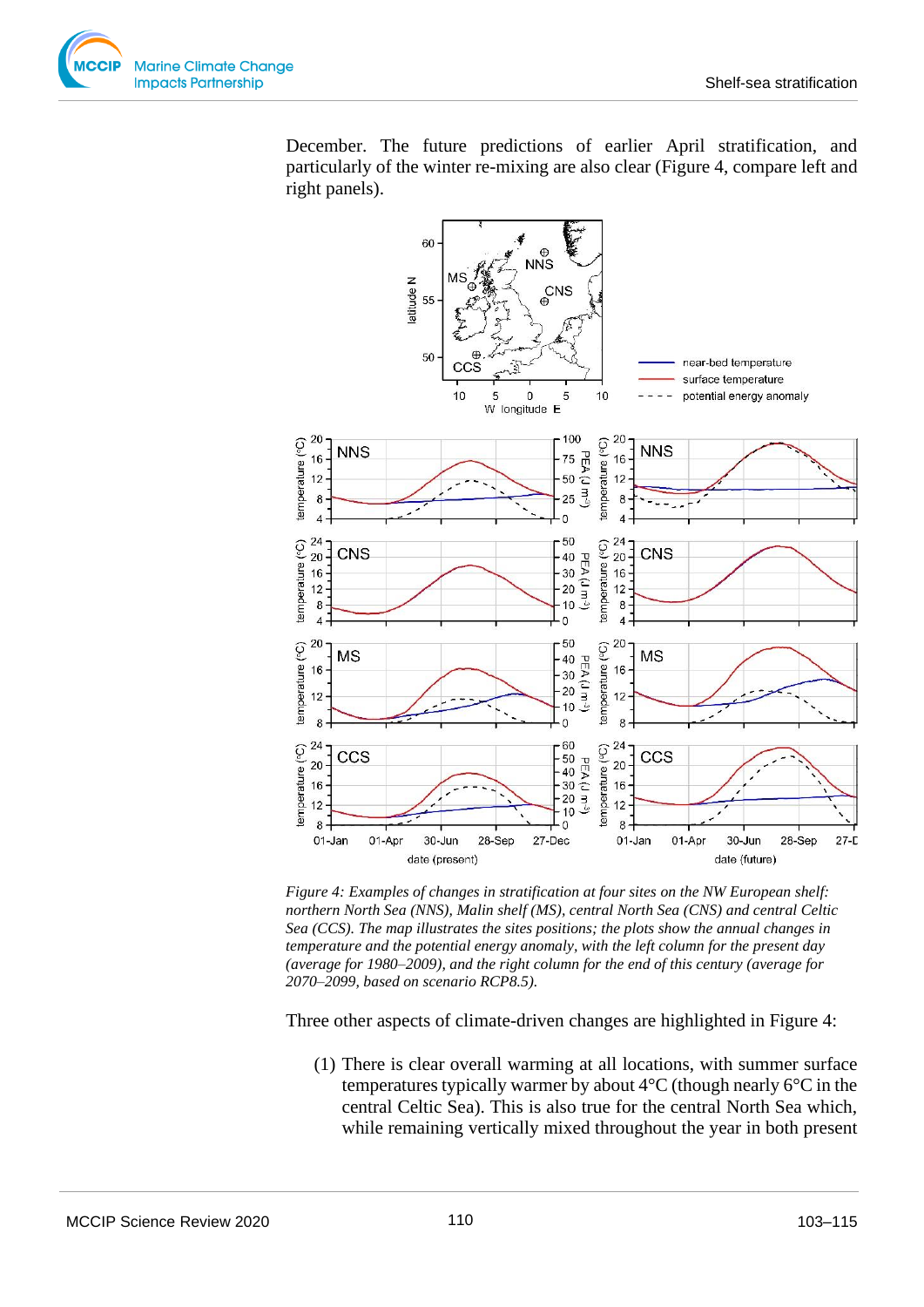

day and the future scenario, warms and also has a stronger seasonal variation in the future. At all locations the coldest temperature reached in late winter increases by about  $2^{\circ}$ C in the future.

- (2) The strength of the stratification is significantly greater in the future predictions for the three locations that stratify in the summer, though significant regional differences are apparent. Again, using the potential energy anomaly as a measure of stratification strength, the central Celtic Sea peak stratification increases from about 30 to 50 J  $m<sup>-3</sup>$ , the Malin shelf from 15 to 20 J  $m<sup>-3</sup>$  and the northern North Sea from 50 to 90 J  $m^{-3}$ .
- (3) There is apparently anomalous behaviour in the prediction for the future northern North Sea, with winter near-bed temperatures warmer than the surface water. This inversion in the temperature is more than compensated for by lower salinity water at the surface which, in these model predictions, arises from a reduction in the exchange between the North Sea and the North Atlantic, and spreading of lower salinity water westward from the Norwegian coast (Holt *et al.,* 2018). The model prediction for this region suggests that stratification becomes permanent, caused by temperature differences in summer and salinity differences in winter.

There is current consensus that strengthening stratification will reduce the upward mixing of nutrients, and so lead to a reduction in primary production (Chust *et al.*, 2014). Increased coastal stratification caused by higher rainfall and river run-off is generally expected to worsen any problems of eutrophication (Laurent *et al.*, 2018), though around the UK coasts the strength of the tidal mixing may help to offset this. Extending the period of stratification will likely result in further reduction of bottom water oxygen concentrations (see accompanying MCCIP Report Card on dissolved oxygen, Mahaffey *et al*., 2020), which will be exacerbated by lower initial oxygen concentrations in winter arising from a warming sea.

# **3. CONFIDENCE ASSESSMENT**



#### **What is already happening?**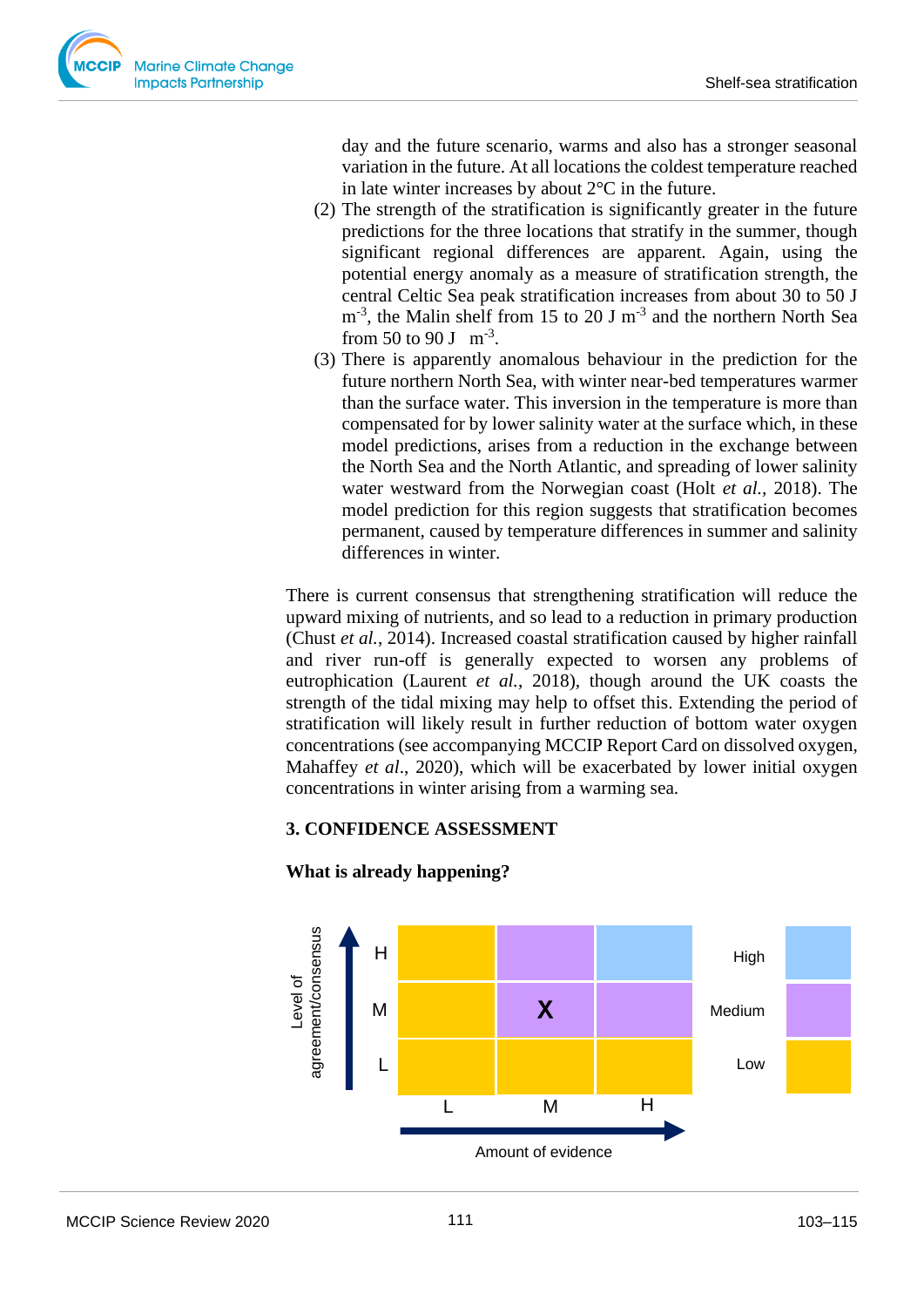

There is good agreement between the observation and modelling studies and good understanding of the basic controls of stratification caused by surface heating. There is a need for better long-term data on stratification, both to capture the onset/breakdown, the strength, and the relative contributions of heating and salt. Observations require both long-term sustained moored instrumentation and regular ship-based sampling of key sites. Coastal stratification caused by freshwater inputs is particularly difficult to assess because of a lack of consistent long-term observations.

#### **What could happen in the future?**



The UKCP09 predictions were the first attempt at regional-scale assessment of changes in the marine climate over the next century. Updates to these predictions are currently in progress. There is broad confidence of the ability of the model to predict changes over the open-shelf seas where surface heating/cooling is the dominant control. There are some uncertainties locally close to the shelf edge and in regions influenced by estuaries; more confidence is also required in how changes in salinity, both in the shelf interior and in the open ocean, will contribute to future stratification. The overall lack of confidence in the predictions arise from (1) these are the first predictions available, and (2) predictions particularly of the strength of stratification are determined by changes in regional meteorology, which is a challenging aspect of future climate projections, and (3) stratification caused by salinity changes is much more difficult to model than that caused by surface heating/cooling.

#### **4. KEY CHALLENGES AND EMERGING ISSUES**

#### **Knowledge challenges**

1. We need to improve knowledge of how regional patterns in rainfall and winds will change over the next century.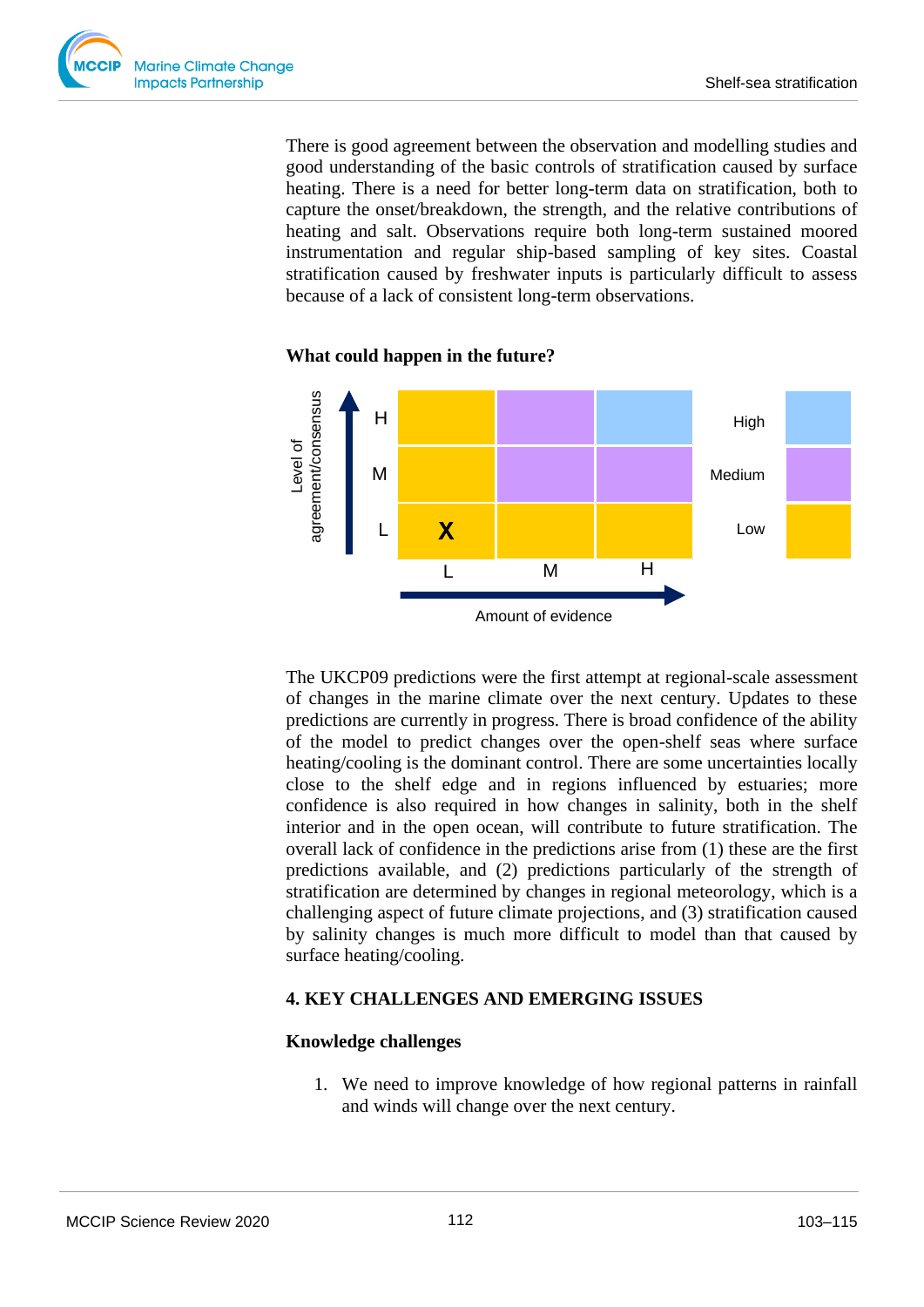- 2. Assessing present changes and trends is hampered by a lack of suitable data: there is a need to rejuvenate efforts in detailed coastal observing in order that (over the next one or two decades) we reach a position of being able to provide more confident assessments of what is already happening.
- 3. Model skills in simulating salinity, processes at the edge of the continental shelf and in coastal regions influenced by river inflows or are intermittently thermally stratified need to be improved. Predicted changes in stratification in the central North Sea and in the central Irish Sea could have important chemical and biological consequences, so better confidence is vital. Recent model developments following on from NERC strategic research programmes are beginning to address the issue of the shelf edge. Confidence in the modelling of shelf sea salinity is in general is much lower than in temperature.

# **Emerging issues**

- 1. Stratification, both its strength and its duration, is now recognised as key to understanding changes in bottom-water dissolved oxygen concentrations (see MCCIP accompanying paper on oxygen by Mahaffey *et al*., 2020).
- 2. Mixing of water properties across the pycnocline, i.e. between the sea surface and the deeper water in a stratified water column, still presents major challenges for numerical models. Shelf sea biology and physics are very sensitive to this mixing.
- 3. Work is currently ongoing to assess new insights into the role of rainfall and of horizontal changes in salinity across a shelf sea in triggering spring stratification (arising from recent NERC-Defra strategic research programmes): this has major implications for the timing of stratification and for model predictions of stratification (because models are less skilful at describing salt distributions than they are at describing heating).

# **REFERENCES**

- Carroll, M.J., Butler, A., Owen, E., Ewing, S.R., Cole, T., Green, J.A. *et al*. (2015) Effects of sea temperature and stratification changes on seabird breeding success. *Climate Research*, **66**(1), 75– 89, doi:10.3354/cr01332
- Chust, G., [Allen, J.I.](https://www.ncbi.nlm.nih.gov/pubmed/?term=Allen%20JI%5BAuthor%5D&cauthor=true&cauthor_uid=24604761), [Bopp, L.](https://www.ncbi.nlm.nih.gov/pubmed/?term=Bopp%20L%5BAuthor%5D&cauthor=true&cauthor_uid=24604761), [Schrum, C.](https://www.ncbi.nlm.nih.gov/pubmed/?term=Schrum%20C%5BAuthor%5D&cauthor=true&cauthor_uid=24604761), [Holt, J.,](https://www.ncbi.nlm.nih.gov/pubmed/?term=Holt%20J%5BAuthor%5D&cauthor=true&cauthor_uid=24604761) [Tsiaras, K.](https://www.ncbi.nlm.nih.gov/pubmed/?term=Tsiaras%20K%5BAuthor%5D&cauthor=true&cauthor_uid=24604761) *et al*. (2014) Biomass changes and trophic amplification of plankton in a warmer ocean. *Global Change Biology*, **20**(7), 2124–2139, doi:10.1111/gcb.12562
- Cox, S. L., Embling, C. B., Hosegood, P. J., Votier, S. C. and Ingram, S. N. (2018) Oceanographic drivers of marine mammal and seabird habitat-use across shelf-seas: A guide to key features and recommendations for future research and conservation management. *Estuarine Coastal and Shelf Science*, **212**, 294–310, doi:10.1016/j.ecss.2018.06.022
- Davidson, K., Gowen, R. J., Harrison, P. J., Fleming, L. E., Hoagland, P. and Moschonas, G. (2014) Anthropogenic nutrients and harmful algae in coastal waters. *Journal of Environmental Management*, **146**, 206-216, doi:10.1016/j.jenvman.2014.07.002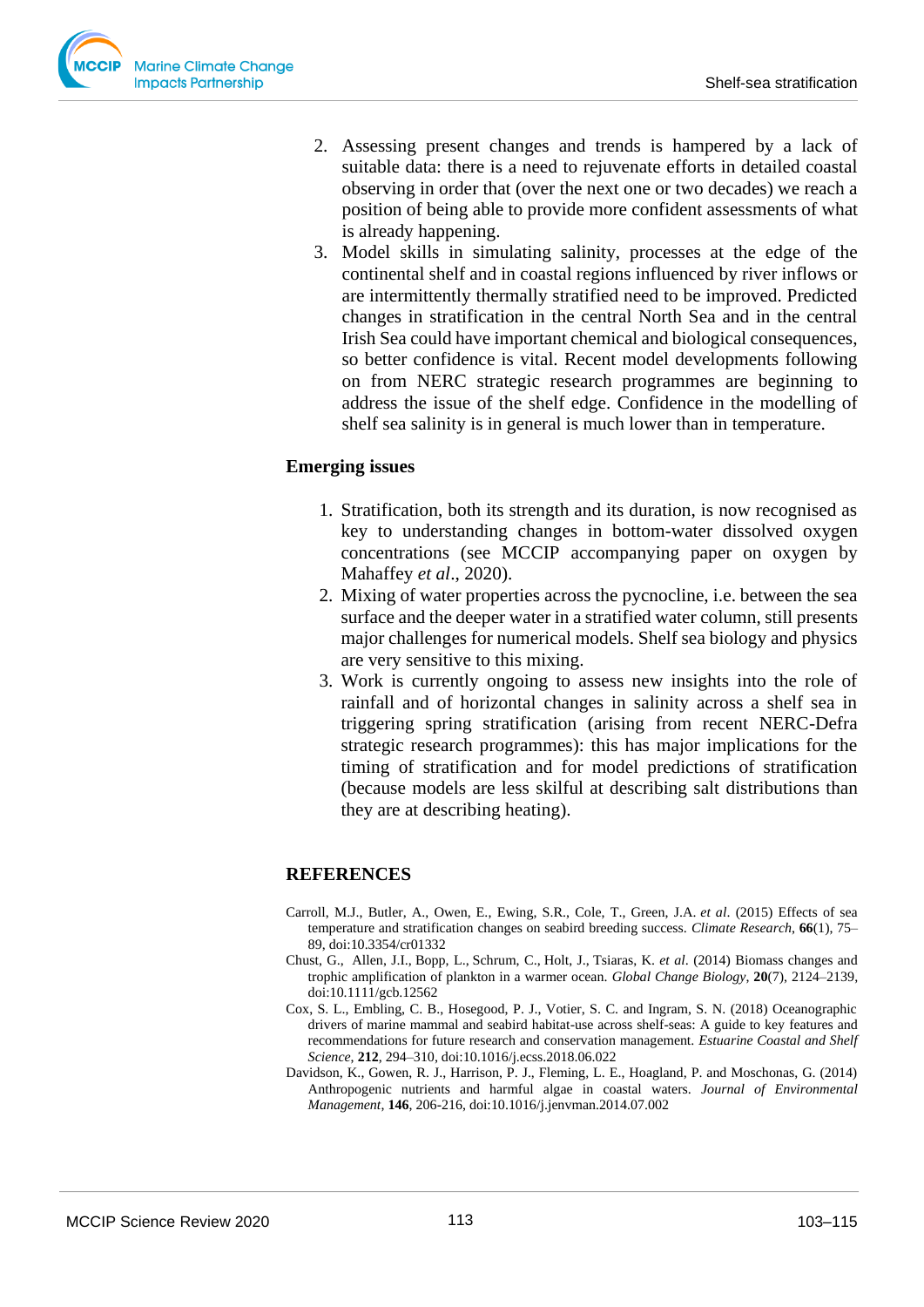- Fernand, L., Weston, K., Morris, T., Greenwood, N., Brown, J. and Jickells, T. (2013) The contribution of the deep chlorophyll maximum to primary production in a seasonally stratified shelf sea, the North Sea. *Biogeochemistry,* **113**, 153–166, doi:10.1007/s10533-013-9831-7
- Greenwood, N., Parker, E.R., Fernand, L., Sivyer, D.B., Weston, K., Painting, S.J. *et al*. (2010) Detection of low bottom water oxygen concentrations in the North Sea; implications for monitoring and assessment of ecosystem health. *Biogeosciences*, **7**(4), 1357–1373, doi:10.5194/bg-7-1357- 2010
- Hickman, A. E., Moore, C. M., Sharples, J., Lucas, M. I., Tilstone, G. H., Krivtsov, V. and Holligan, P. M. (2012) Primary production and nitrate uptake within the seasonal thermocline of a stratified shelf sea. *Marine Ecology Progress Series*, **463**, 39–57, doi:10.3354/meps09836
- Hill, A. E., Brown, J. Fernand, L. Holt, J., Horsburgh, K. J., Proctor, R., Raine R. and Turrell, W. R. (2008) Thermohaline circulation of shallow tidal seas. *Geophysical Research Letters*, **35**(11), doi:10.1029/2008gl033459
- Holt, J., Wakelin, S. Lowe J. and Tinker J. (2010) The potential impacts of climate change on the hydrography of the northwest European continental shelf. *Progress in Oceanography*, **86**(3–4), 361–379, doi:10.1016/j.pocean.2010.05.003
- Holt, J., Polton, J., Huthnance, J., Wakelin, S., O'Dea, E., Harle, J., Yool, A., Artioli, Y., Blackford, J., Siddorn, J. and Inall, M. (2018) Climate-driven changes in the North Atlantic and Arctic Oceans can greatly reduce the circulation of the North Sea. *Geophysical Research Letters,* **45**, 11,827– 11,836, doi.org/10.1029/2018GL078878
- Laurent, A., Fennel, K., Ko, D. S. and Lehrter, J. (2018) Climate Change Projected to Exacerbate Impacts of Coastal Eutrophication in the Northern Gulf of Mexico. *Journal of Geophysical Research-Oceans*, **123**(5), 3408–3426, doi:10.1002/2017jc013583
- Lowe, J. A., Howard, T., Pardaens, A., Tinker, J., Holt, J., Wakelin, S., Milne, G., Leake, J., Wolf, J., Horsburgh, K., Reeder, T., Jenkins, G., Ridley, J., Dye, S. and Bradley, S. (2009) UK Climate Projections science report: Marine and coastal projections. Met Office Hadley Centre, Exeter, UK, ISBN 978-1-906360-03-0.
- Mahaffey, C., Palmer, M., Greenwood, N. and Sharples, P. (2020) Impacts of climate change on dissolved oxygen concentration relevant to the coastal and marine environment around the UK. *MCCIP Science Review 2020, 31*–53.
- Platt, T., Fuentes-Yaco, C. and Frank K. T. (2003) Spring algal bloom and larval fish survival. *Nature*, **423**(6938), 398–399, doi:10.1038/423398b
- Richardson, K., Visser, A. W. and Pedersen F. B. (2000) Subsurface phytoplankton blooms fuel pelagic production in the North Sea. *Journal of Plankton Research*, **22**(9), 1663–1671, doi:10.1093/plankt/22.9.1663
- Scott, B. E., Sharples, J. Wanless, S., Ross, O. N., Frederiksen, M. and Daunt F. (2006) The use of biologically meaningful oceanographic indices to separate the effects of climate and fisheries on seabird breeding success In *Top Predators in Marine Ecosystems: Their Role in Monitoring and Management*, [Boyd, I. L., Wanless, S. and Camphuysen, C. J. (eds)]. Cambridge University Press, pp. 46-62, doi:10.1017/cbo9780511541964.005
- Sharples, J. (2008) Potential impacts of the spring-neap tidal cycle on shelf sea primary production. *Journal of Plankton Research*, **30**(2), 183–197, doi:10.1093/plankt/fbm088
- Sharples, J. and Simpson J. H. (1995) Semi-diurnal and longer period stability cycles in the Liverpool Bay Region of Freshwater Influence. *Continental Shelf Research*, **15**(2–3), 295–313, doi:10.1016/0278-4343(94)e0003-5
- Sharples, J., Ross, O. N., Scott B. E., Greenstreet, S. P. R. and Fraser, H. (2006) Inter-annual variability in the timing of stratification and the spring bloom in the North-western North Sea. *Continental Shelf Research*, **26**(6), 733–751, doi:10.1016/j.csr.2006.01.011
- Sharples, J., Moore, C. M., Hickman, A. E., Holligan, P. M., Tweddle J. F., Palmer, M. R. and Simpson, J. H. (2009) Internal tidal mixing as a control on continental margin ecosystems. *Geophysical Research Letters*, **36**(23), doi:10.1029/2009gl040683
- Simpson, J. H. and Sharples, J. (2012) *An Introduction to the Physical and Biological Oceanography of Shelf Seas*, Cambridge University Press, Cambridge, 424 pp.
- Simpson, J. H. and Bowers, D. G. (1984) The role of tidal stirring in controlling the seasonal heat cycle in shelf seas. *Annales Geophysicae*, **2**(4), 411–416.
- Simpson, J. H., Bos, W. G., Schirmer, F., Souza, A. J., Rippeth, T. P., Jones S. E. and Hydes, D. (1993) Periodic stratification in the Rhine ROFI in the North Sea. *Oceanologica Acta*, **16**(1), 23–32.

UKCP09 (n.d.) Available online: <http://ukclimateprojections.defra.gov.uk/>

Williams, C., Sharples, J., Mahaffey, C. and Rippeth, T. (2013) Wind-driven nutrient pulses to the subsurface chlorophyll maximum in seasonally stratified shelf seas. *Geophysical Research Letters*, **40**(20), 5467–5472, doi:10.1002/2013gl058171